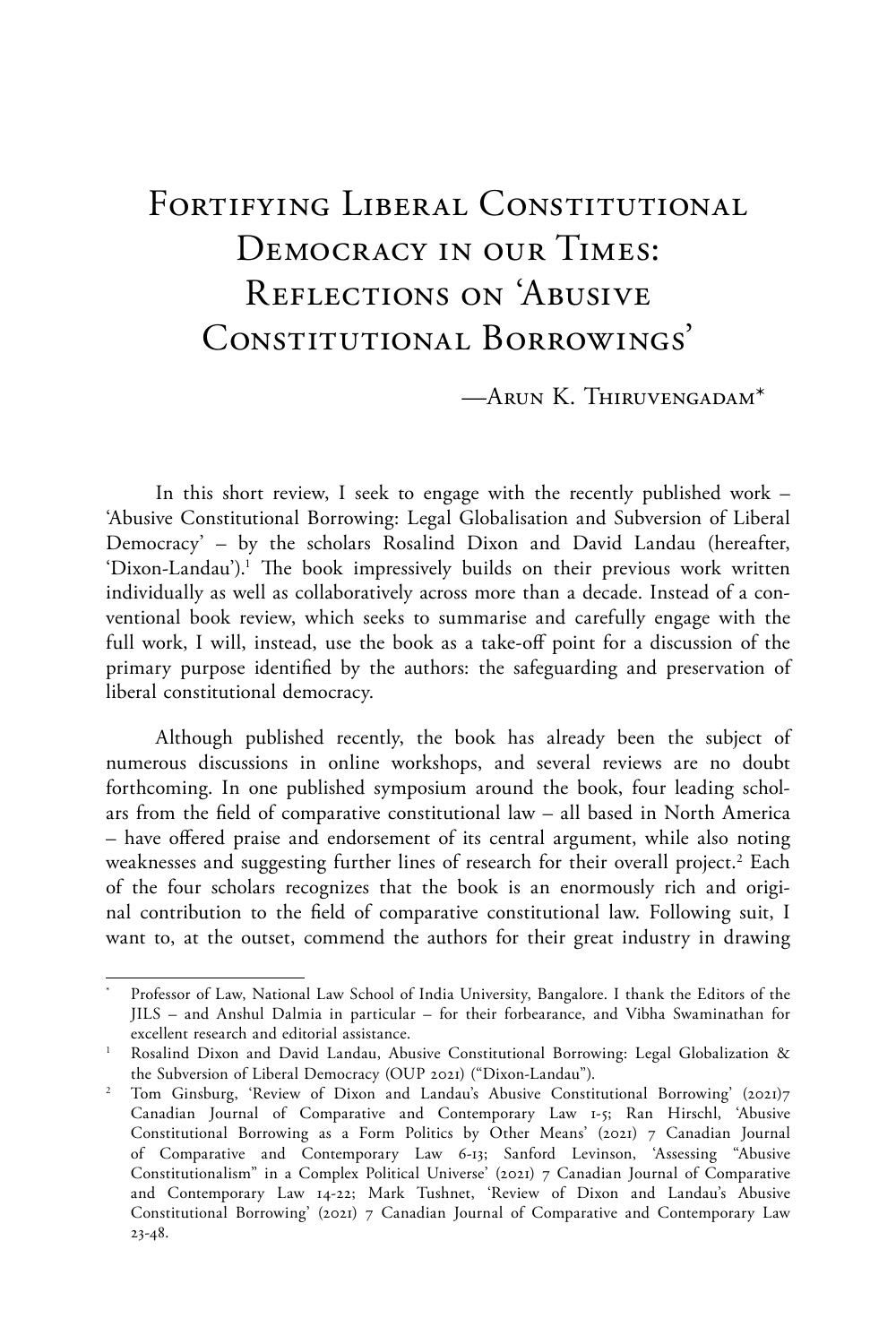examples from every inhabited continent of the world and the tremendous groundwork that must have been involved in developing that base of knowledge and research. This by itself is a stupendous task, and one that takes years if not decades to marshal. Each author is individually well known in the field of comparative constitutional law, and by combining their talents, they have brought out a book that is justifiably attracting superlatives in review symposia.

With that said, I will, in the rest of this review, seek to engage with what I take to be the principal theme of Dixon-Landau's book: the preservation and revival of liberal democratic constitutionalism. This, in my reading, is the concern that animates much of the extensive research done across continents to show how authoritarian leaders are undermining liberal constitutional democracy, often by using similar tactics. In the final paragraph of the book, Dixon-Landau assert as follows:

*"Those* – *like us* – *who are deeply invested in defending liberal democracy should encourage robust contestation about its nature. Open debate about the strengths and weaknesses of existing liberal democratic constitutions may take us to uncomfortable places, and even lead us to re-examine some commitments. It should be bounded at least by an unwavering insistence on the protection of the democratic minimum core. This contestation is ultimately the best long-term antidote to the threat posed by the empty and subversive mimicry of abusive constitutional borrowing."*<sup>3</sup>

In this review, I will take up the invitation to engage in "robust contestation" by taking the discussion to "uncomfortable places" and asking for the re-examination of some basic commitments. For this, I will engage with some strands of the argument adopted by the authors (principally in their final chapter), but for the most part, I will be going beyond their argument in the book. In doing so, I am not seeking to address Dixon-Landau specifically (whose work shows an awareness of much of what I will be addressing), but the wider group of constitutional democrats that they see themselves as representing and addressing through this book. I count myself as someone "deeply invested" in defending aspects of "liberal constitutional democracy" even as I remain mindful of its historical ties to deeply problematic phenomena (including colonialism) and its blind spots (including economic inequality).

# **I.**

I seek to make four principal points, and I will proceed to each of them by turn. The first point is about the contested nature and history of liberalism as a political and legal concept. Dixon-Landau repeatedly emphasise that they

Dixon-Landau (n 1) 196.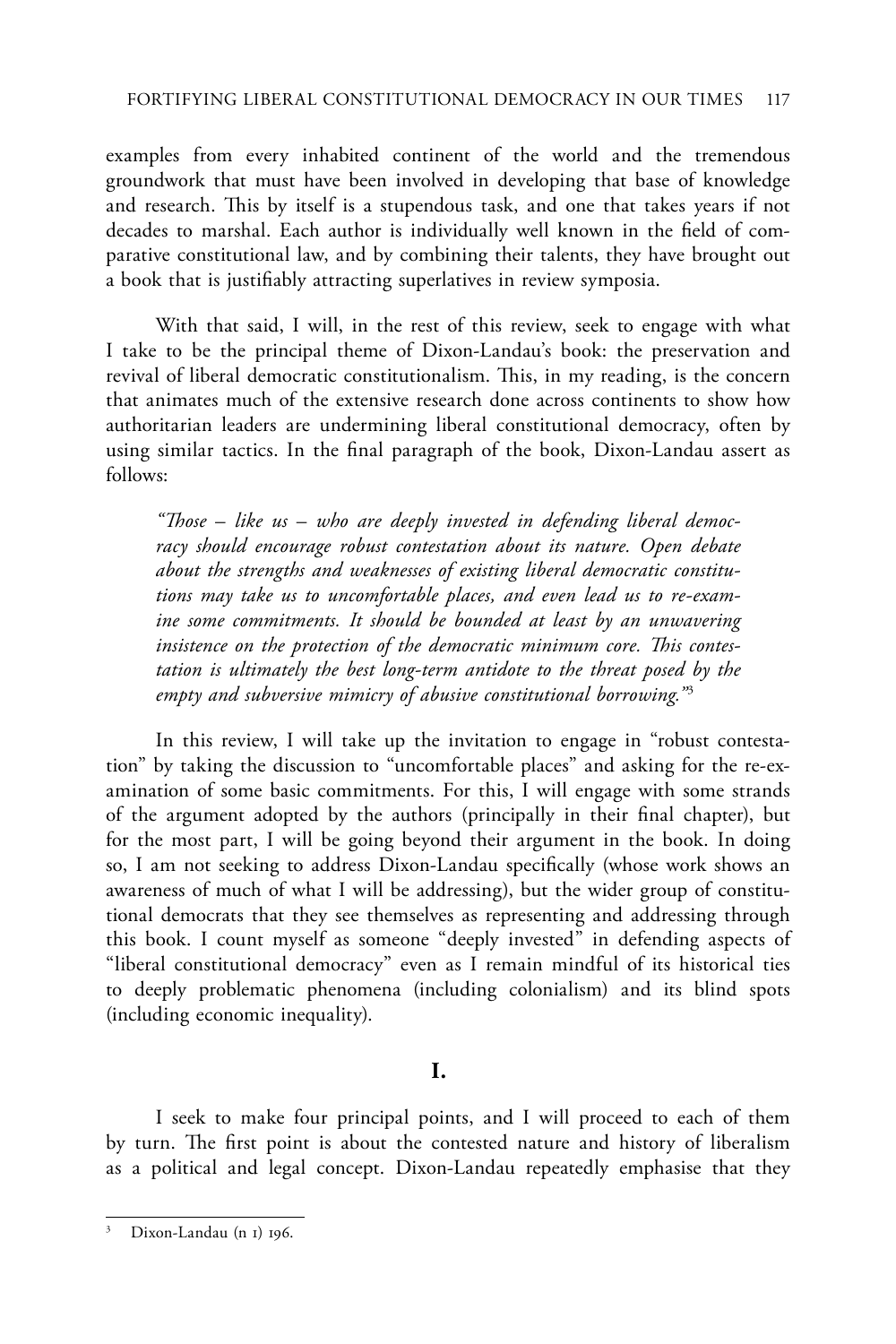are aware of the contested nature of the concept of liberalism and are careful to advance a specific vision that is informed by what they term 'the democratic minimum core'. However, I seek to draw attention to a different aspect of such contestation. For someone located in a postcolonial nation in the Global South, calls to safeguard 'liberalism' give rise to mixed feelings. This is in part because some of the thinkers we associate most with political liberalism in the modern age – John Locke, Jeremy Bentham, James Mill and John Stuart Mill, Thomas Macaulay – were also active promoters and supporters of colonialism. As Uday Mehta has powerfully demonstrated, while these men were 'liberal and progressive thinkers', they also "endorse[d] the empire [and thereby colonialism] as a legitimate form of political and commercial governance; who justif[ied] and accept[ed] its largely undemocratic and nonrepresentative structure; … and who fashion[ed] arguments for the empire's at least temporary necessity and foreseeable prolongation."4

Reading through Dixon-Landau's conception of a 'democratic minimum core' (described at several places in the book, but explained in Chapter 2 in some detail), I was reminded of this passage from Mehta's work, where he too seeks to draw the essence of liberalism's tenets, before making a connection to the experience of colonialism:

*"[T]here is therefore a striking irony in the writings by British political thinkers from the late eighteenth to the late nineteenth century that deal with the British Empire. We rightly think of liberalism as committed to securing individual liberty and human dignity through a political cast that typically involves democratic and representative institutions, the guaranty of individual rights of property; and freedom of expression, association, and conscience, all of which are taken to limit the legitimate use of the authority of the state. Moreover, at least since the mid-nineteenth century, liberal theorists have tended, though by no means universally, to champion the right of minorities ….In general, liberals have looked with favor on the idea of national self-determinism* – *though often they have done so without reflecting deeply on the wellsprings of nationalism and the imperatives of nationhood under conditions of modernity In terms of its mood or culture, as distinct from its doctrine, liberalism has often had a flavor of romanticism that allows the subjective to tilt in an anarchist breeze by insisting that the seeds of social good stem from individual and even eccentric initiative. These claims are of course not the exclusive reserve of liberals, and conservatives can rightly argue that they share in the defense and promotion of many of these accolades. Nevertheless, the irony of the liberal defense of the empire stands, because in some at least* 

<sup>4</sup> Uday Singh Mehta, Liberalism and Empire: A Study in Nineteenth-Century British Liberal Thought (University of Chicago Press 1999) 2.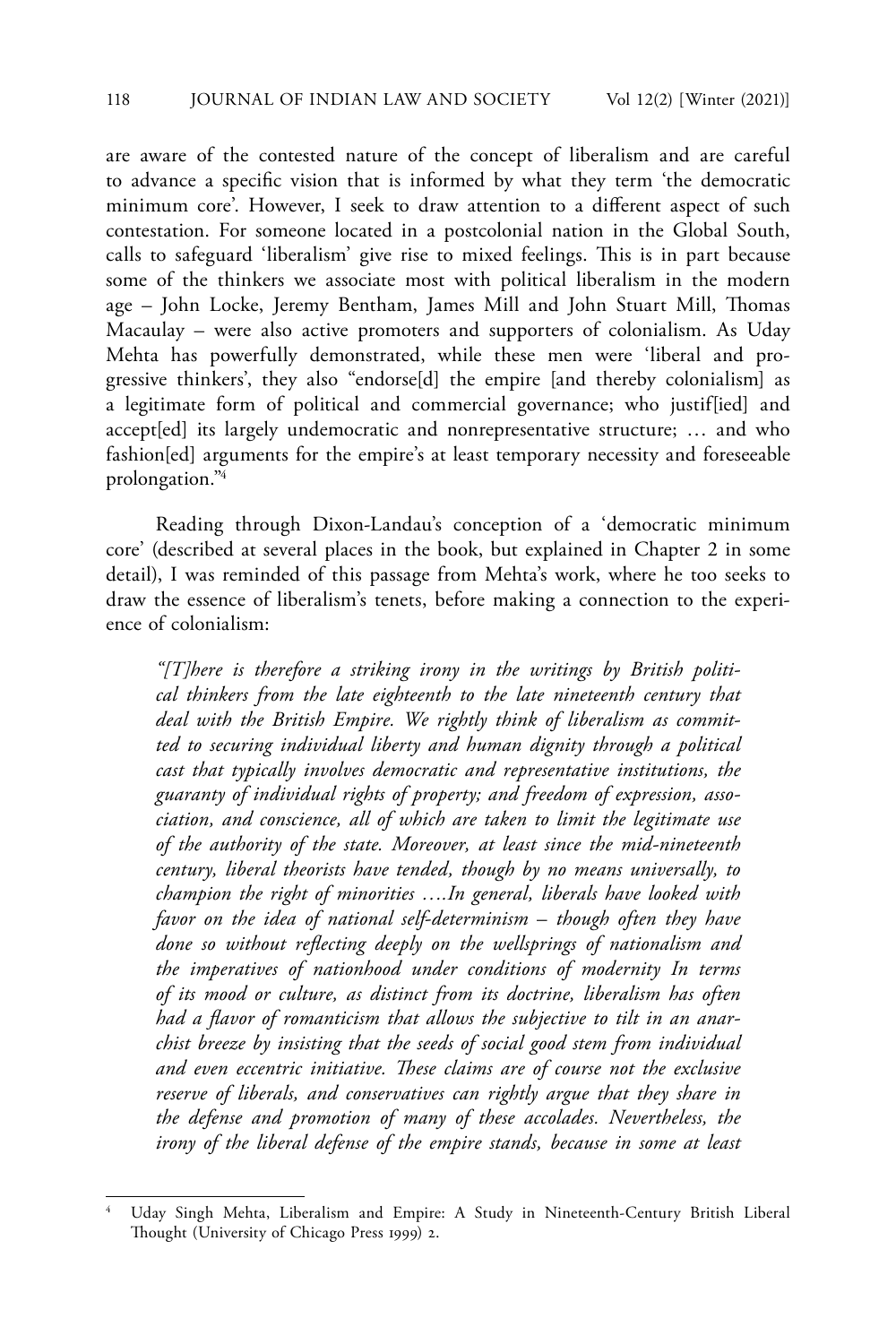*intuitively obvious sense, that defense vitiates what we take liberalism to represent and historically stand for."5*

Several other scholars have followed in Mehta's footsteps and vividly shown the truth of his claim that "liberal association with the British Empire was extended and deep."6 In their conclusion, Dixon-Landau specifically address one issue that they cast somewhat intriguingly. On page 180, they identify the issue of populist leaders deploying "anti-imperialist critiques or charges of hypocrisy, arguments for example that the rule of law is just a mask to favour powerful states". I note this history of liberalism to assert that while populist leaders are themselves being hypocritical in advancing this claim, the claim itself has a long historical pedigree and is founded in historical fact. One of the great defenders of the rule of law, the English Marxist historian, E.P. Thompson, does so by specifically accounting for the great damage done to the concept of the rule of law by colonial exploitation of the term.7

Imperialism does cast a long shadow on the concept of liberalism, and anyone seeking to defend it has to confront that past squarely. This is the burden that post-colonial leaders like Nehru had to carry for long. This is also the reason why in the contemporary era, post-colonial constitutions that based their foundation on certain values that are associated with liberalism – freedom, the autonomy of the individual and individual rights – are charged with having continued colonial forms and habits of rule. In many post-colonial societies, defenders of these values have to contend with the baggage of colonial legacies, which makes it harder to campaign for values associated with liberalism – values that very often predate liberalism itself and, as Mehta insightfully notes, are neither liberalism's invention, nor its exclusive preserve.

### **II.**

This brings me to my second point, on the state of international institutions and the supranational system that seeks to uphold liberal constitutional values in the third decade of the  $21^{st}$  century. At several places in the book, and specifically in the conclusion, Dixon-Landau argues that there is a clear role for transnational actors such as the Inter-American Court, or the Venice Commission. What is striking to me is the omission from their analysis of important supranational institutions like the United Nations, (including the Security Council) and other

ibid  $3-4$ .

ibid; See also Keally McBride, Mr Mothercountry: The Man Who Made the Rule of Law (OUP 2016) (documenting the life and work of Sir James Stephen and his son, Sir Fitz James Stephens, and tracing the "emergence of the system of international law and power inequality that is in place today").

<sup>7</sup> EP Thompson, Whigs and Hunters: The origin of the Black Act (Pantheon Book New York 1975) 266.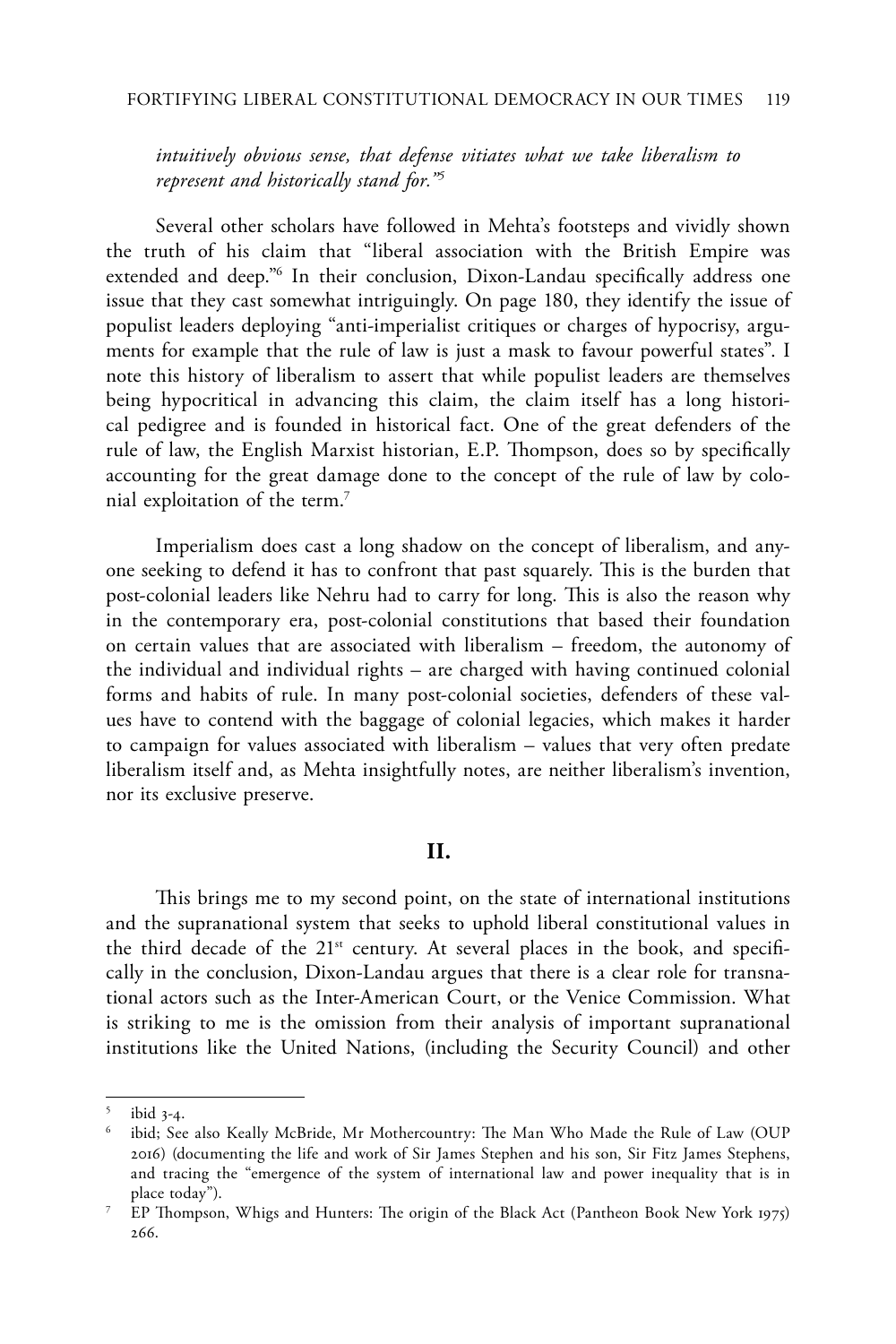central institutions of the post Word War II consensus around the need for maintaining international peace and avoiding wars.

To a reader who may wonder why the colonial history that I referenced earlier is relevant, it is important to emphasise that that kind of paradoxical commitment to liberal values and deeply illiberal imperial projects continues to be in evidence in the contemporary moment. Notable events across the past three decades which demonstrate this linkage include: the first Gulf War in the early 1990s; and the invasions of Afghanistan and Iraq in the aftermath of September 11, 2001. These events indicate that the links between ideas of liberalism and projects of civilizational reform which seek to bestow the gifts of democracy upon lands that were perceived as lacking their prerequisites, continue in our age. Priyamvada Gopal has argued that in the aftermath of September 11, 2001, many vaunted liberals rushed to justify the US interventions in Iraq and Afghanistan on grounds (to emancipate the unfree 'other') that are very familiar to colonised people around the world.<sup>8</sup> A similar tendency is evident in the justifications offered on behalf of 'liberal interventionism' to justify, for instance, the actions of President Obama in Libya. The repeated failure of transnational institutions and actors to hold powerful violators of international law to account may have done irreparable damage to the image and authority of international law. Dixon-Landau focus in some detail on the violations of international law by national actors across the world. Yet, it is the impunity of powerful nations – typically the US but often supported by other nations – which does far greater damage to the legitimacy of the international order and system. Since the book was written, the attitude and conduct of international institutions in dealing with the global pandemic and the continuing challenge posed by climate change only reinforce the impression of a broken system that refuses to rein in the most powerful actors. The failure to evolve common policies to tackle the pandemic and find ways of distributing vaccines equitably – not only because of a moral imperative but also because it affects the potential survival of the human species against what scientists tell us will be waves of such pandemics – deeply exposes the current crisis of our institutions.

# **III.**

Speaking from the standpoint of domestic debates about liberal constitutional democracy within the Global South, an issue that has severely damaged the authority and legitimacy of liberal constitutional democracy is the evident failure to tackle ever-widening trends of economic inequality. Dixon-Landau specifically mention this in their concluding chapter, and each has written separately about socio-economic rights in various Global South jurisdictions. Liberalism

<sup>8</sup> Priyamvada Gopal, 'Renegade Prophets and Native Acolytes: Liberalism and Imperialism Today' in Graham Huggan (ed.), The Oxford Handbook of Postcolonial Studies (OUP 2016) 200.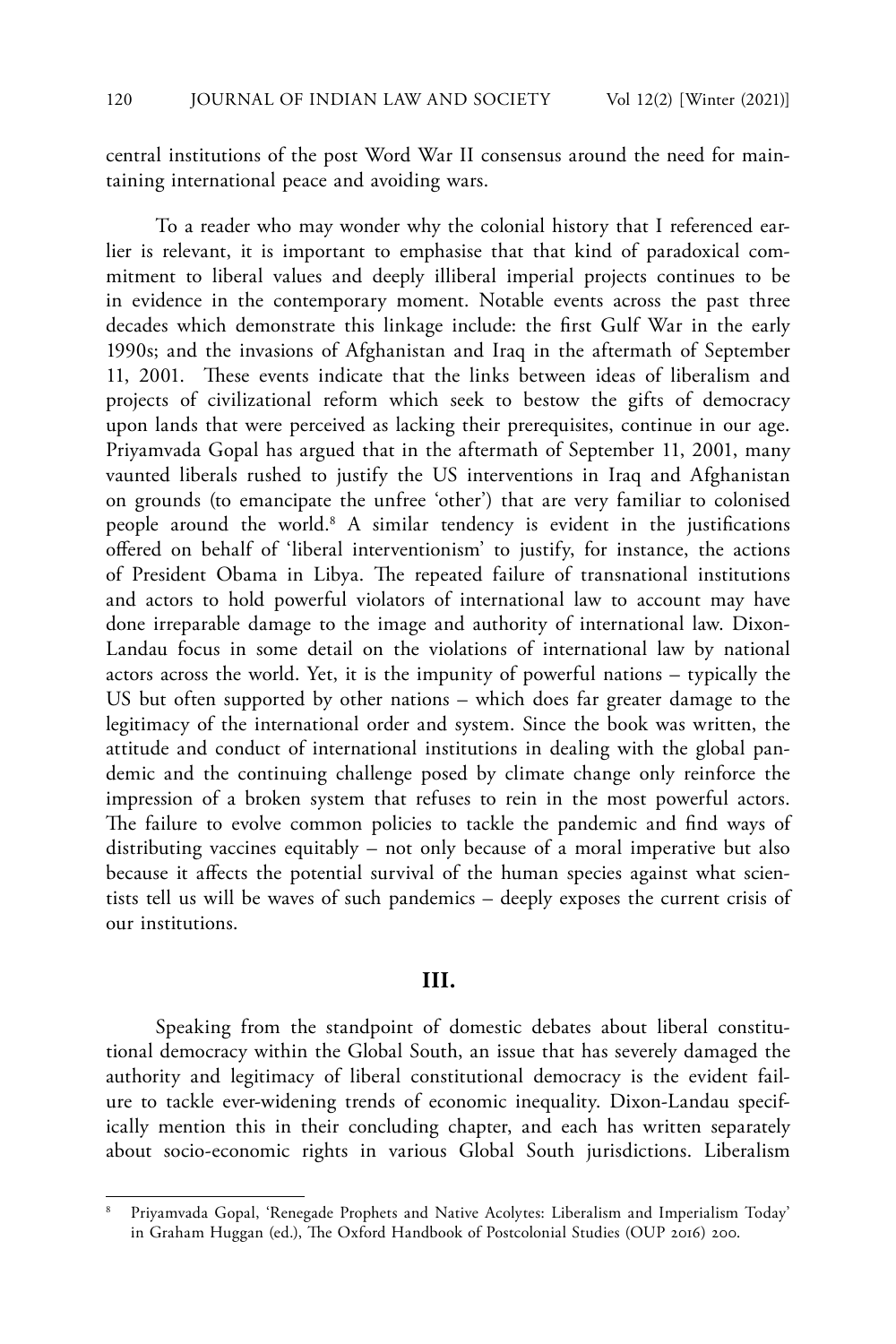has historically been sanguine about the side effects of rampant capitalism, and this weakness has become more pronounced in recent decades. The post-colonial constitutions of countries like India and post-apartheid South Africa were lauded for evolving constitutional orders that sought to respond to foundational social, economic and cultural problems in their societies by innovatively adapting liberal constitutional ideas to incorporate socio-economic rights within their constitutions. Yet, a persistent critique of these constitutional orders has been their failure to live upto their professed objectives of eradicating poverty and tackling destitution. Many postcolonial societies in the Global South made strong commitments to creating Welfare States, but the pandemic has sharply exposed the wide gap between aspiration and reality in such nations, decades after many of them adapted 'transformative' constitutions. The actual policies of governance adopted across the Global South in the second half of the Twentieth Century are now the subject of much criticism. The typical diagnosis is that original commitments to liberalism were substituted by visions of neoliberalism as a result of the capture of constitutional institutions by those who promoted a reckless version of capitalism. This point has been made by many scholars; I focus here on this succinct analysis by Dhawan and Randeria:

*"Neoliberalism has meant the free movement of capital along with ever more restrictions on the movement of people with few resources as powerful nation states increasingly strengthen their boundaries. Emerging new forms of subalternization render illegible, unintelligible, and illegitimate the perspectives of oppressed and marginalized groups in the global south. Many in the postcolonial world therefore experience current processes of neoliberal globalization, which reinforce structural disparities and intensify inequalities both within and between societies of the north and south, as a recolonization of their futures. The fruits of decolonization – parliamentary democracy, economic and social justice, civil and political rights – remain accessible to an elite minority in postcolonial societies, whereas the vast majority is engaged in a struggle for survival, dignity and enfranchisement. … Ending their subalternization entails the insertion of disenfranchised individuals and groups into the enabling institutional structures of democracy, rights and justice, even as these must be purged of their exclusionary legacies in order to accommodate the interests and demands of those prevented from inhabiting them so far. Herein lies the challenge and responsibility of transnational politics in a postcolonial world."9*

<sup>9</sup> Nikita Dhawan and Shalini Randeria, 'Perspectives on Globalization and Subalternity' in Graham Huggan (ed), The Oxford Handbook of Postcolonial Studies (OUP 2016) 580-81.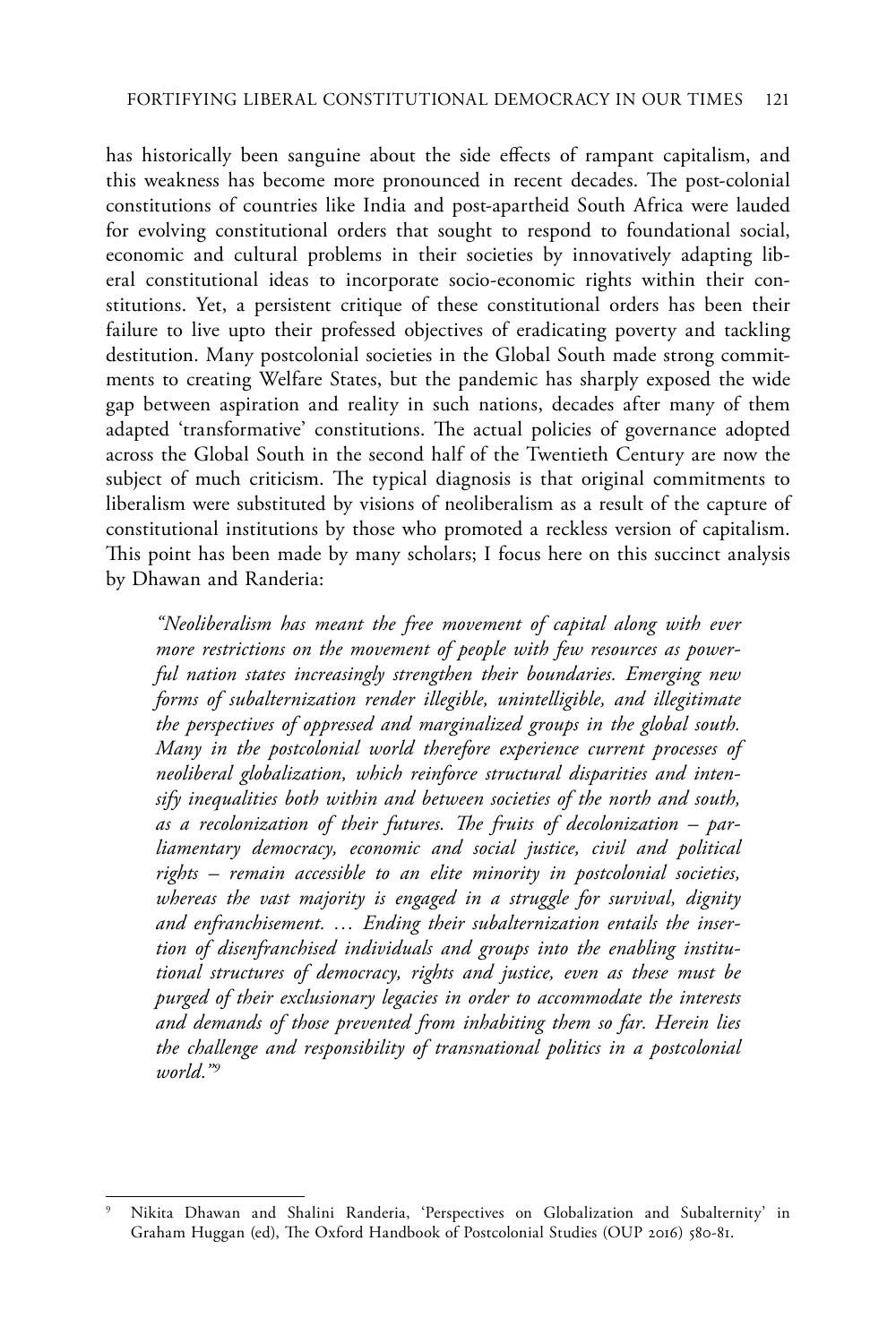#### **IV.**

My final point relates to probing the longer histories and trajectories of individual national cultures of liberal constitutional democracy. This is not necessarily a comparative project, though comparative experiences can and should inform this inquiry, which will necessarily have to be focused on singular national contexts.

While Dixon-Landau's focus in this work is not on countries such as the US or the UK (although they do turn to instances of 'abusive constitutional borrowings' in them in the final section), I want to suggest that the crisis of liberal constitutionalism in these polities must also be on the agenda of a discussion that seeks to salvage or fortify liberal constitutional democracy. That crisis has much longer historical roots. While the current phase of populism and authoritarianism has revealed the deep fissures in constitutionalism in these societies, those problems predated our times. The contemporary moment may only have more sharply revealed those fault lines and founding defects, but cannot be said to have created them. To provide a single example, I rely on the work of the US constitutional scholar, Sanford Levinson, whose works from the 1980s onwards have drawn attention to foundational defects in the US constitutional order.<sup>10</sup> Much of the wrecking of US constitutional culture engineered by Donald Trump exploited issues known to have existed for decades, if not across a century. Similarly, in the case of India, the ferment of constitutionalism under Prime Minister Modi's tenure since 2014 can be traced at least to the creation of the Hindu right-wing organisation, the Rashtriya Swayamsevak Sangh (RSS) in the 1920s. There is a disturbing tendency among journalists to identify current populist leaders with contemporary problems, often losing sight of the deep fissures that existed since the time of the founding of the Indian Constitution.<sup>11</sup> Indeed, the rise of some forces of populism can be traced to foundational choices in constitutions that sought transformative goals, but were hobbled by design choices that have produced the results we see around us. Critics of 'constitutional idolatry'<sup>12</sup> warn us to avoid adopting rosy images of constitutional orders and urge us to engage with constitutions as flawed human constructs that need to be constantly tuned to adapt to current realities. Defenders of liberal constitutional democracy need to use this crisis to conduct the searching re-examination of basic premises suggested by Dixon-Landau. I would urge such a re-examination to extend further back

<sup>&</sup>lt;sup>10</sup> Sanford Levinson, Constitutional Faith (Princeton University Press 1986); Sanford Levinson, Our Undemocratic Constitution: Where the Constitution Goes Wrong (and How We the People can Correct it) (OUP 2006).

<sup>&</sup>lt;sup>11</sup> My initial thoughts on this issue, as part of ongoing work, are to be found in: Arun K Thiruvengadam, 'The Intertwining of Liberalism and Illiberalism in India' András Sajó, Stephen Holmes and Renáta Uitz (eds), Routledge Handbook of Illiberalism (2022), pp. 736-752.

<sup>&</sup>lt;sup>12</sup> Brian Christopher Jones, Constitutional Idolatry and Democracy: Challenging the Infatuation with Writtenness (Edward Elgar 2020).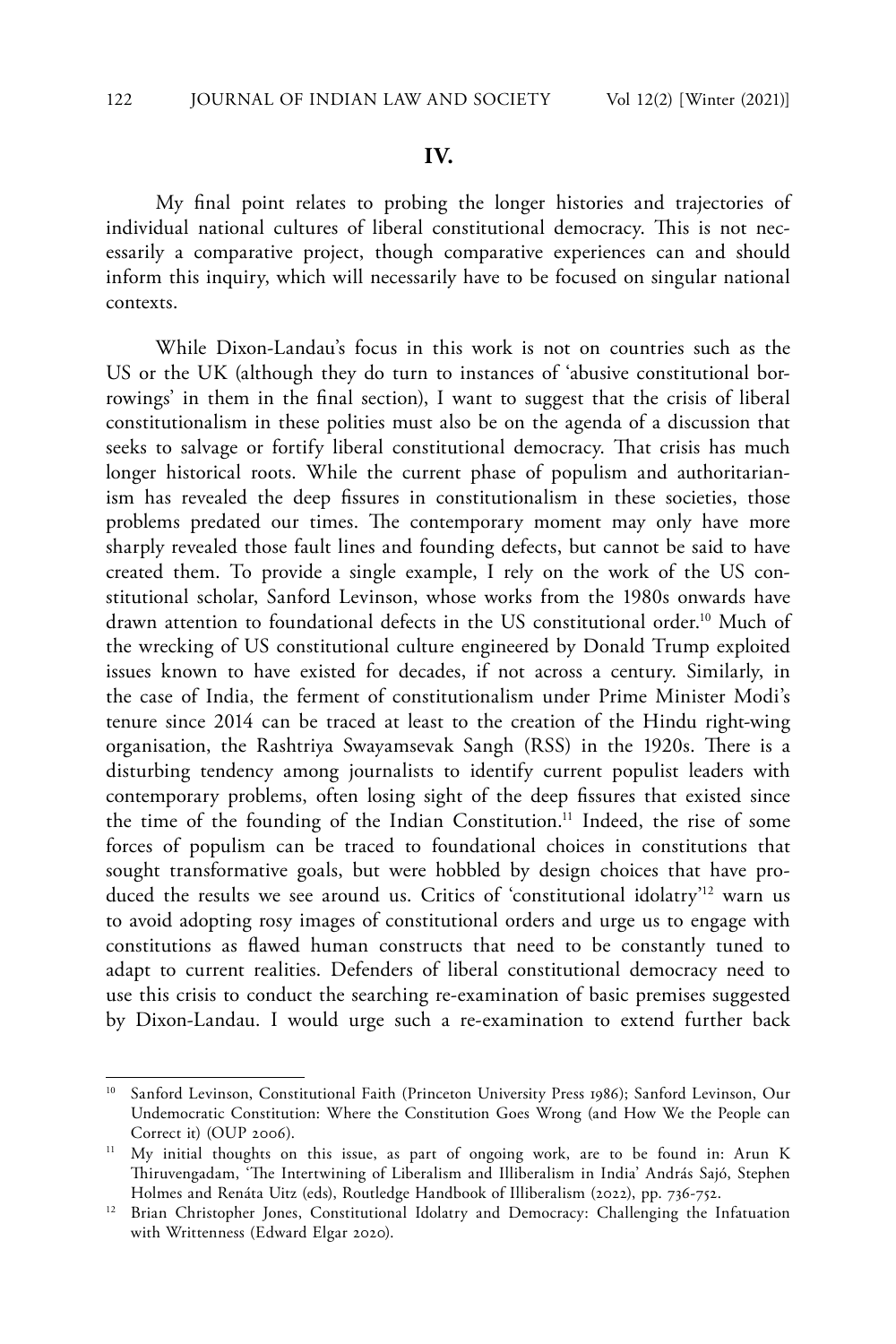into colonial history and to grapple with the questions relating to the legitimacy of the international order that I have set out earlier.

I conclude by reiterating my belief that this is an important work both for comparative constitutional scholars and for those interested in gaining a full understanding of specific national cultures of liberal constitutional democracy. I have identified four issues that I hope will advance the broader goals identified by Dixon-Landau in this book. My motivations are similar to other scholars who are sympathetic to the purposes of liberal constitutionalism but have argued that "we need to expand our constitutional imagination in ways that allow us to look beyond liberalism – not rejecting liberalism per se, but realizing its limitations and developing conceptual tools that can help us transcend them."<sup>13</sup>

My final point is on the gracious and insightful response by Dixon-Landau to the first draft of this review.14 I agree and endorse all the points they make in their response, and wish to add to one specific aspect identified by them:

*"However, there may also be a danger to a complete embrace of Thiruvengadam's call for a post-colonial response to the problem of abusive constitutional borrowing. The language of decoloniality has powerful normative appeal: it invokes past injustice and calls for the creation of a more just and equal world-order. We are also both deeply committed to that project. But it is also a discourse that can be exploited by would-be authoritarians for abusive ends – to deflect legitimate criticism of their own efforts to attack the democratic minimum core, domestically. This kind of abusive borrowing of anti-colonial, anti-imperial discourse can also have powerful effect – precisely because it has such deep normative foundations and appeal. The same will be true for the discourse of transformative constitutionalism."15*

I could not agree more and will mention two examples – one from a quarter century ago and one that is current – to show that this is a very real danger. In the early 1990s, leaders such as Mahathir Mohammed of Malaysia and Lee Kuan Yew of Singapore deployed the rhetoric of 'Asian Values' – with heavy doses of anti-colonial and anti-imperialist content – to deflect criticisms of the way their regimes curbed the human rights of their own citizens

<sup>&</sup>lt;sup>13</sup> Michael W Dowdle and Michal A Wilkinson, 'On the Limits of Constitutional Liberalism: In Search of a Constitutional Reflexivity' in Michael W Dowdle and Michael A Wilkinson (eds), Constitutionalism beyond Liberalism (Cambridge University Press: Cambridge 2017) at p 33. This book as a whole is useful for anyone seeking to rethink the fundamental postulates of constitutionalism from a broad perspective as its several contributors challenge conventional thought by exploring the experiences of a diverse group of nations, including some in the Global South.

<sup>&</sup>lt;sup>14</sup> Rosalind Dixon and David Landau, Abusive Borrowing in Asia? A Reply to Commentators, J Ind L & Soc (2022).

<sup>15</sup> Ibid.